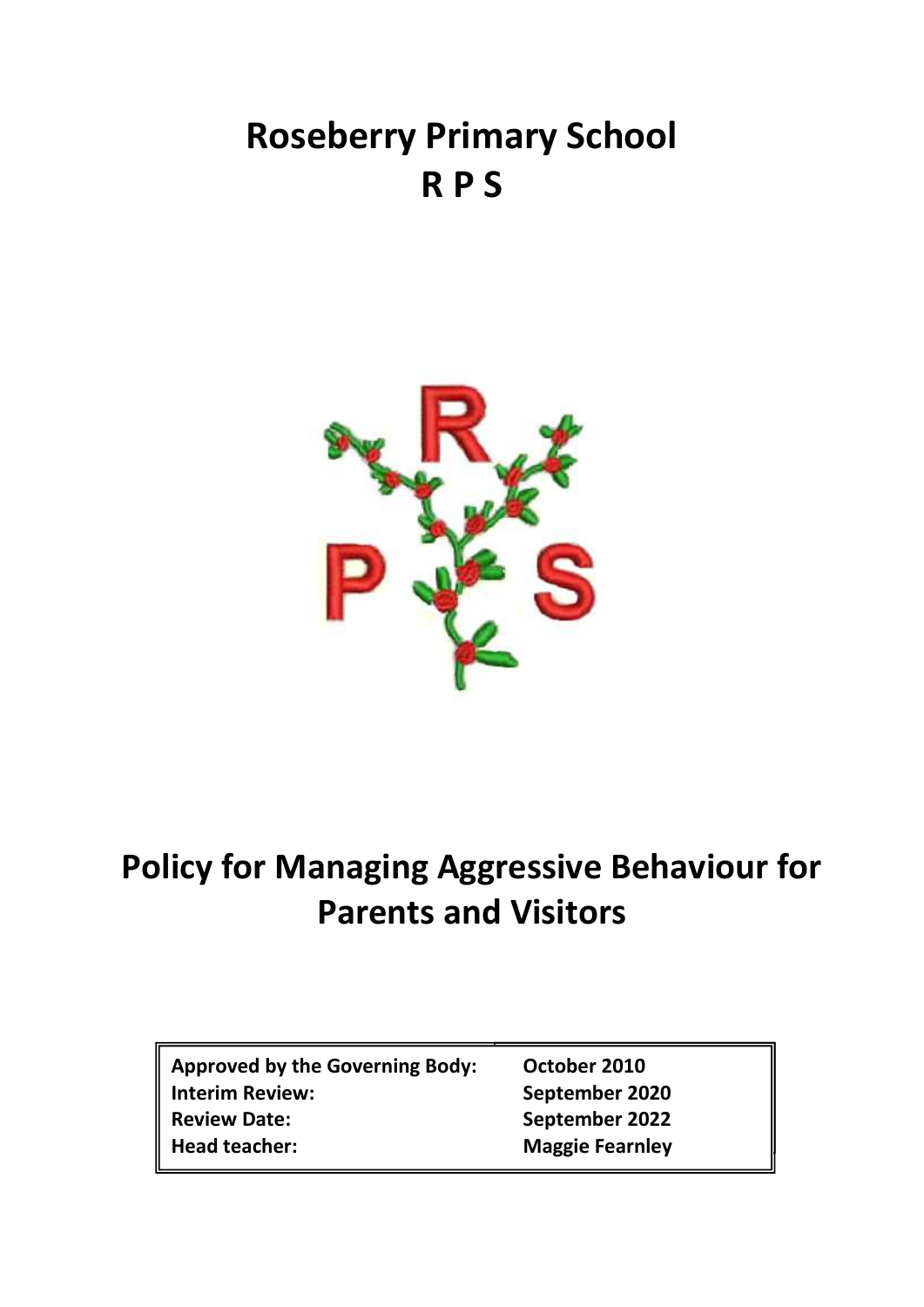## **Roseberry Primary School**

### **Policy for Managing Aggressive Behaviour from Parents and Visitors**

#### **Principles:**

The governing body of Roseberry Primary School encourages close links with parents and the community. It believes that pupils benefit when the relationship between home and school is a positive one.

The vast majority of parents, carers and others visiting our school are keen to work with us and are supportive of the school. However, on the rare occasions when a negative attitude towards the school is expressed, this can result in aggression, verbal and or physical abuse towards members of school staff or the wider community.

The governing body expects and requires its members of staff to behave professionally in these difficult situations and attempt to defuse the situation where possible, seeking the involvement as appropriate of other colleagues. However, all members of staff have the right to work without fear of violence and abuse, and the right, in an extreme case, of appropriate self-defence.

We expect parents and other visitors to behave in a reasonable way towards members of school staff. This policy outlines the steps that will be taken where behaviour is unacceptable.

Types of behaviour that are considered serious and unacceptable and will not be tolerated:

- shouting at a member of the school staff, either in person or over the telephone;
- physically intimidating a member of staff, eg standing very close to him/her;
- the use of aggressive hand gestures;
- shaking or holding a fist towards another person;
- swearing;
- pushing;
- hitting, eg slapping, punching and kicking;
- spitting;
- breaching the school's security procedures;

This list is not exhaustive but seeks to provide illustrations of such behaviour.

**Unacceptable behaviour may result in the local authority and the police being informed of the incident.**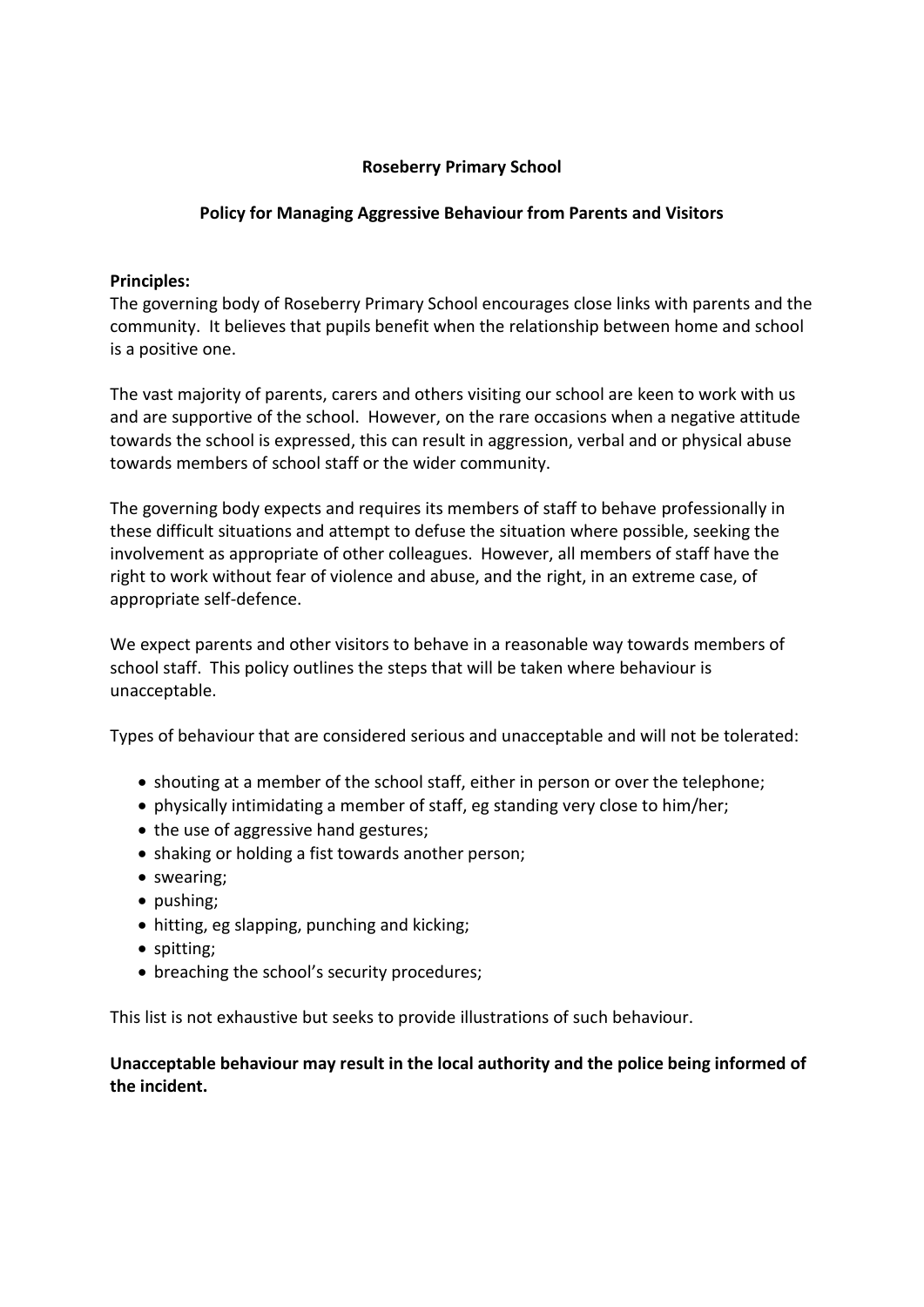#### **Procedure to be followed**

If a parent/carer behaves in an unacceptable way towards a member of the school community, the head teacher or an appropriate member of senior staff will seek to resolve the situation through discussion and mediation. If necessary, the school's complaint procedures should be followed. Where all procedures have been exhausted and aggression or intimidation continue, or where there is extreme action of violence a parent or carer may be banned by the head teacher from the school premises for a period of time, subject to review.

In imposing a ban the following steps will be taken:

- 1. The parent/carer will be informed, in writing, that he/she is banned from the premises, subject to review and what will happen if the ban is breached eg that police involvement or an injunction application may follow.
- 2. Where an assault has led to a ban, a statement indicating that the matter has been reported to the local authority and the police will be included.
- 3. The chair of governors/LA will be informed of the ban.
- 4. Where appropriate, arrangements for pupils being delivered to and collected from the school gate will be clarified.

## **Conclusion**

The local authority itself may take action where behaviour is unacceptable or there are serious breaches of our home-school code of conduct or health and safety legislation. In implementing this policy, the school will seek advice from the Local Authority's education, health and safety and legal departments, to ensure fairness and consistency.